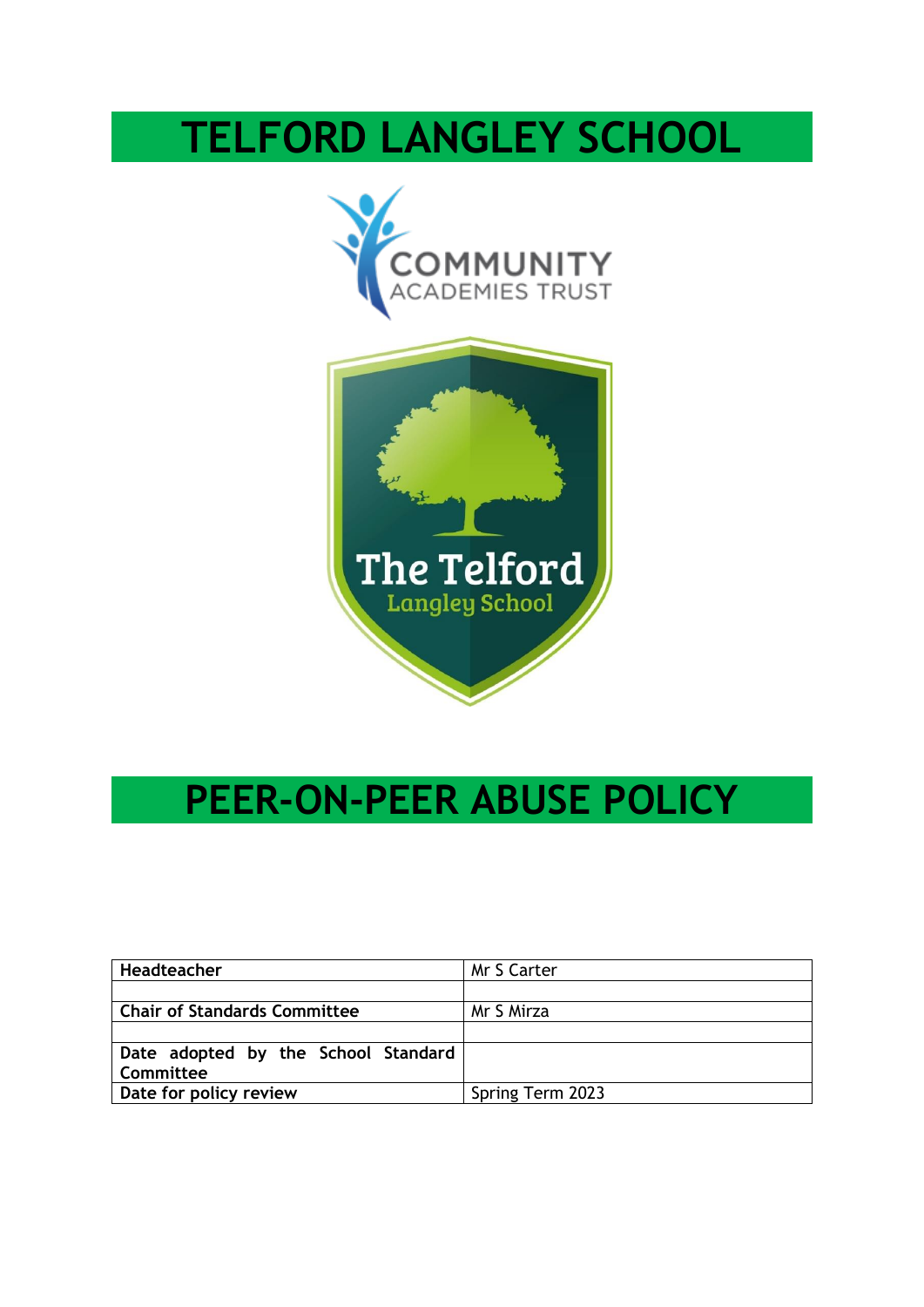#### **INTRODUCTION**

The governors, senior leadership team, and all staff at The Telford Langley School are committed to the prevention, early identification, and appropriate management of peeron-peer abuse (as defined below) both within and beyond the School.

In particular, we:

- believe that in order to protect children, we should (a) be aware of the nature and level of risk to which our students are or may be exposed, and put in place a clear and comprehensive strategy which is tailored to our specific safeguarding context; and (b) take a whole-school community contextual safeguarding approach to preventing and responding to peer-on-peer abuse
- regard the introduction of this policy as a preventative measure. We (a) do not feel it is acceptable merely to take a reactive approach to peer-on-peer abuse in response to alleged incidents of it; and (b) believe that in order to tackle peer-onpeer abuse proactively, it is necessary to focus on all four of the following areas: (i) systems and structures; (ii) prevention; (iii) identification; and (iv) response/intervention,
- recognise national and increasing concern about this issue, and wish to implement this policy in order to mitigate harmful attitudes and peer-on-peer abuse in the school setting, and
- encourage parents to hold us to account on this issue, so that if their child is feeling unsafe as a result of the behaviour of any of their peers, they should inform the school so that it can ensure that appropriate and prompt action is taken in response.

This policy:

- is the school's overarching policy for any issue that could constitute peer-on-peer abuse. It relates to, and should be read alongside, the school's child protection policy and any other relevant policies including, but not limited to, behaviour and anti bullying policy.
- sets out our strategy for improving prevention, and identifying and appropriately managing peer-on-peer abuse. It is the product of a comprehensive consultation – which has involved students, staff and parents
- applies to all governors, the senior leadership team, and staff. It is reviewed biannually, and updated in the interim, as may be required, to ensure that it continually addresses the risks to which students are or may be exposed.
- recognises that abuse is abuse, and should never be passed off as 'banter', 'just having a laugh', or 'part of growing up',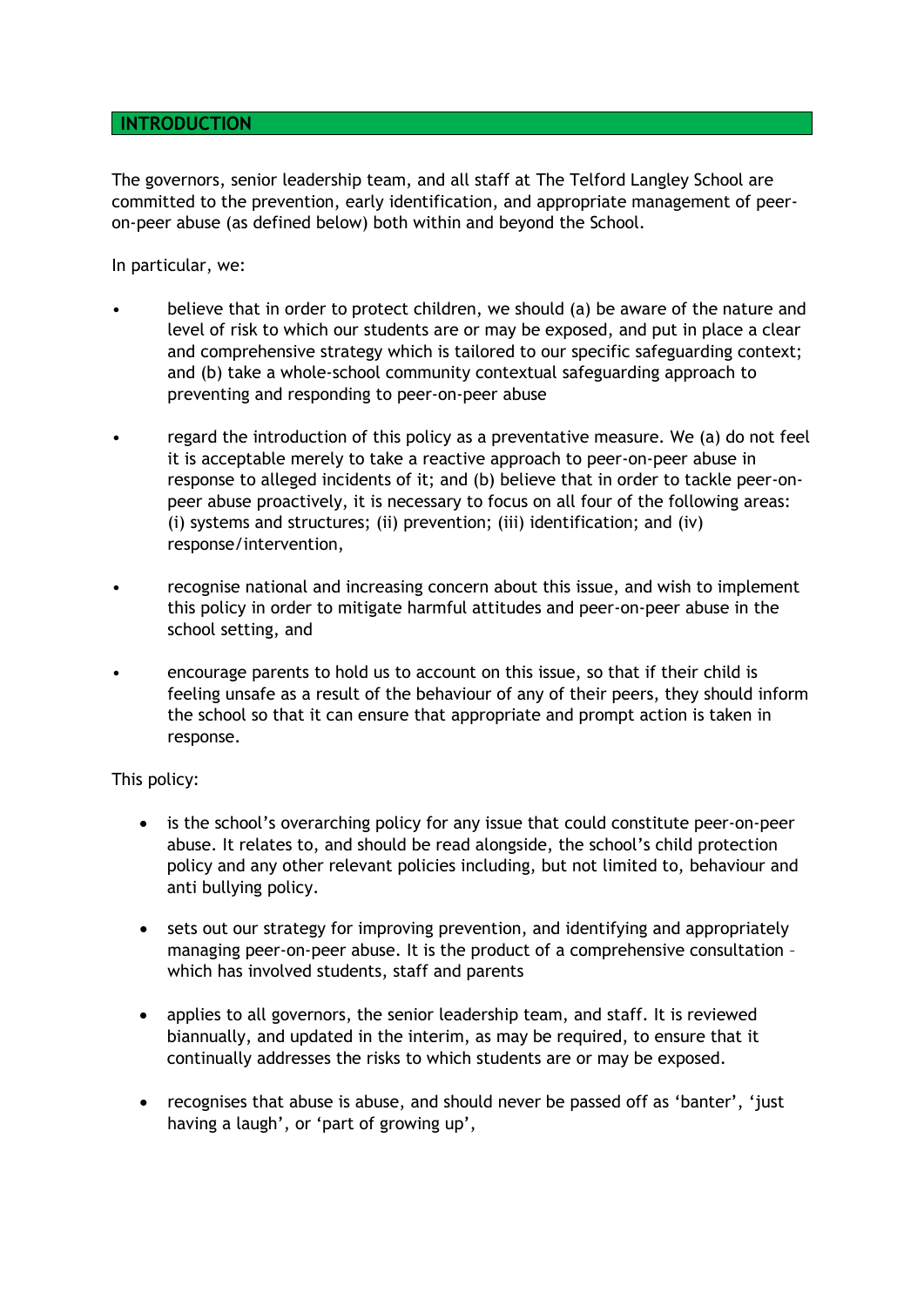- is compliant with the statutory guidance on peer- on-peer abuse as set out in Keeping Children Safe in Education (September 2020),
- does not use the term 'victim' and/or 'perpetrator'. This is because our School takes a safeguarding approach to all individuals involved in concerns or allegations about peer-on-peer abuse, including those who are alleged to have been abused, and those who are alleged to have abused their peers, in addition to any sanctioning work that may also be required for the latter. Research has shown that many children who present with harmful behaviour towards others, in the context of peer-on-peer abuse, are themselves vulnerable and may have been victimised by peers, parents or adults in the community prior to their abuse of peers,
- uses the terms 'child' and 'children', which is defined for the purposes of this policy as a person aged under 18.
- should, if relevant, according to the concern(s) or allegation(s) raised, be read in conjunction with the DfE's advice on Sexual Violence and Sexual Harassment Between Children in Schools and Colleges (DfE's Advice) (May 2018), and any other advice and guidance referred to within it, as appropriate, and
- should be read in conjunction with the Local Safeguarding Partnership's Safeguarding Policy and Procedures, and any relevant Practice Guidance issued by it.

#### **WHAT IS PEER-ON-PEER ABUSE**

Peer-on-peer abuse is any form of physical, sexual, emotional and financial abuse, and coercive control, exercised between children, and within children's relationships (both intimate and non- intimate), friendships and wider peer associations.

Peer-on-peer abuse can take various forms, including (but not limited to):

- serious bullying (including cyber- bullying),
- physical abuse such as hitting, kicking, shaking, biting, hair pulling, or otherwise causing physical harm
- Sexual violence such as rape, assault by penetration and sexual assault
- Sexual harassment such as sexual comments, remarks, jokes and online sexual harassment, which may be stand-alone or part of a broader pattern of abuse
- Upskirting which typically involves taking a picture under a person's clothing without them knowing, with the intention of viewing their genitals or buttocks to obtain sexual gratification, or cause the victim humiliation, distress or alarm
- Sexting (also known as youth produced sexual imagery)
- Initiation/hazing type violence and rituals.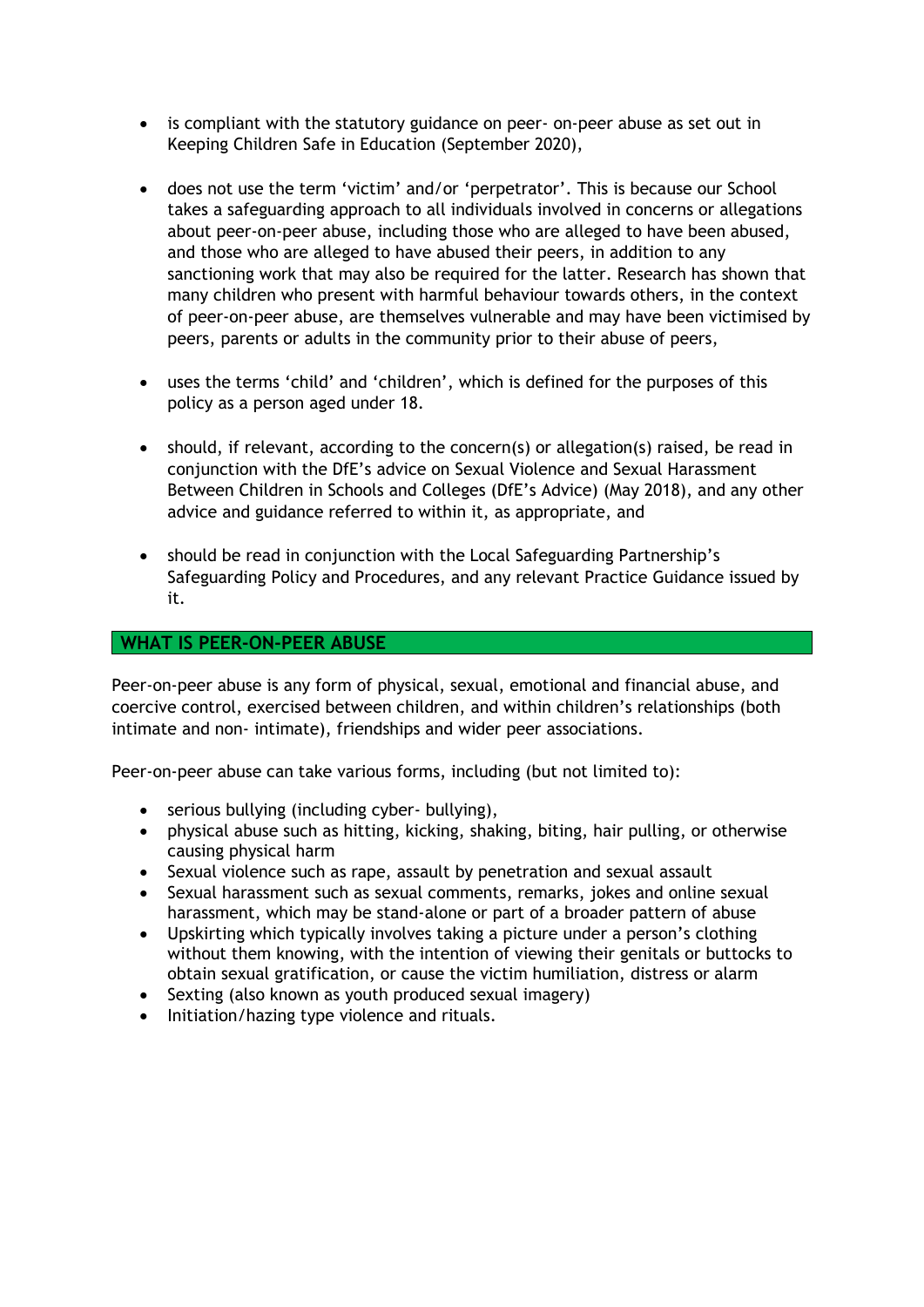

## **CONTEXTUAL CIRCLES OF ADOLESCENT VULNERABILITY**



## **WHAT IS CONTEXTUAL SAFEGUARDING**

This policy:

(a) encapsulates a Contextual Safeguarding approach, which is about changing the way that professionals approach child protection when risks occur outside of the family, thereby requiring all those within a Local Safeguarding Partnership to consider how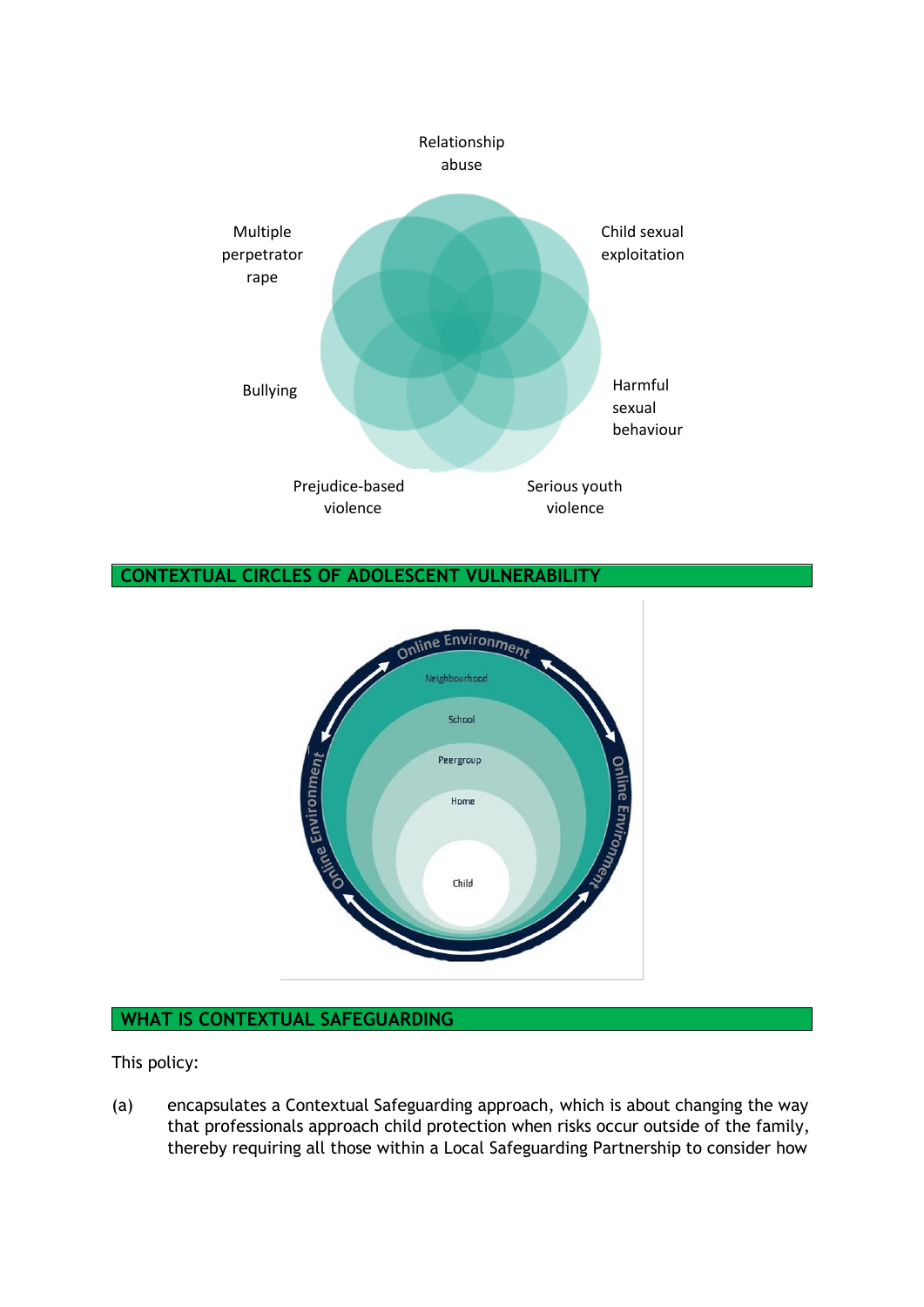they work alongside, rather than just refer into, children's social care, to create safe spaces in which children may have encountered peer-on-peer abuse.

- (b) adopts a whole-school community Contextual Safeguarding approach, which means:
- being aware of and seeking to understand the impact that these wider social contexts may be having on the school's students,
- creating a safe culture in the school by, for example, implementing policies and procedures that address peer-on-peer abuse and harmful attitudes; promoting healthy relationships and attitudes to gender/ sexuality; hotspot mapping to identify risky areas in the school; training on potential bias and stereotyped assumptions,
- being alert to and monitoring changes in students' behaviour and/or attendance,
- contributing to local child protection agendas by, for example, challenging poor threshold decisions and referring concerns about contexts to relevant local agencies.

#### **SEXUAL BEHAVIOURS**

The following continuum model demonstrates the range of sexual behaviours presented by children, which may be helpful when seeking to understand a student's sexual behaviour and deciding how to respond to it.

| Normal                                                                                                                             | Inappropriate                                                                                                                                                                                                              | Problematic                                                                                                                                                                                                                                                                     | Abusive                                                                                                                                                                                                                                                               |
|------------------------------------------------------------------------------------------------------------------------------------|----------------------------------------------------------------------------------------------------------------------------------------------------------------------------------------------------------------------------|---------------------------------------------------------------------------------------------------------------------------------------------------------------------------------------------------------------------------------------------------------------------------------|-----------------------------------------------------------------------------------------------------------------------------------------------------------------------------------------------------------------------------------------------------------------------|
| • Developmentally<br>expected<br>· Socially acceptable<br>• Consensual, mutual,<br>reciprocal<br>$\cdot$ Shared decision<br>making | • Single instances<br>of inappropriate<br>sexual behaviour<br>• Socially acceptable<br>behaviour within<br>peer group<br>• Context for<br>behaviour may be<br>inappropriate<br>• Generally<br>consensual and<br>reciprocal | • Problematic<br>and concerning<br>behaviour<br>• Developmentally<br>unusual and socially<br>unexpected<br>• No overt elements of<br>victimisation<br>• Consent issues may<br>be unclear<br>• May lack reciprocity<br>or equal power<br>• May include levels of<br>compulsivity | • Victimising intent<br>or outcome<br>• Includes misuse<br>of power<br>• Coercion and<br>force to ensure<br>compliance<br>$\cdot$ Intrusive<br>· Informed consent<br>lacking or not able<br>to be freely given<br>• May include<br>elements of<br>expressive violence |

This continuum relates exclusively to sexual behaviours and is not exhaustive. Telford Langley School also uses The Brook Sexual Behaviours Traffic Light Tool which enables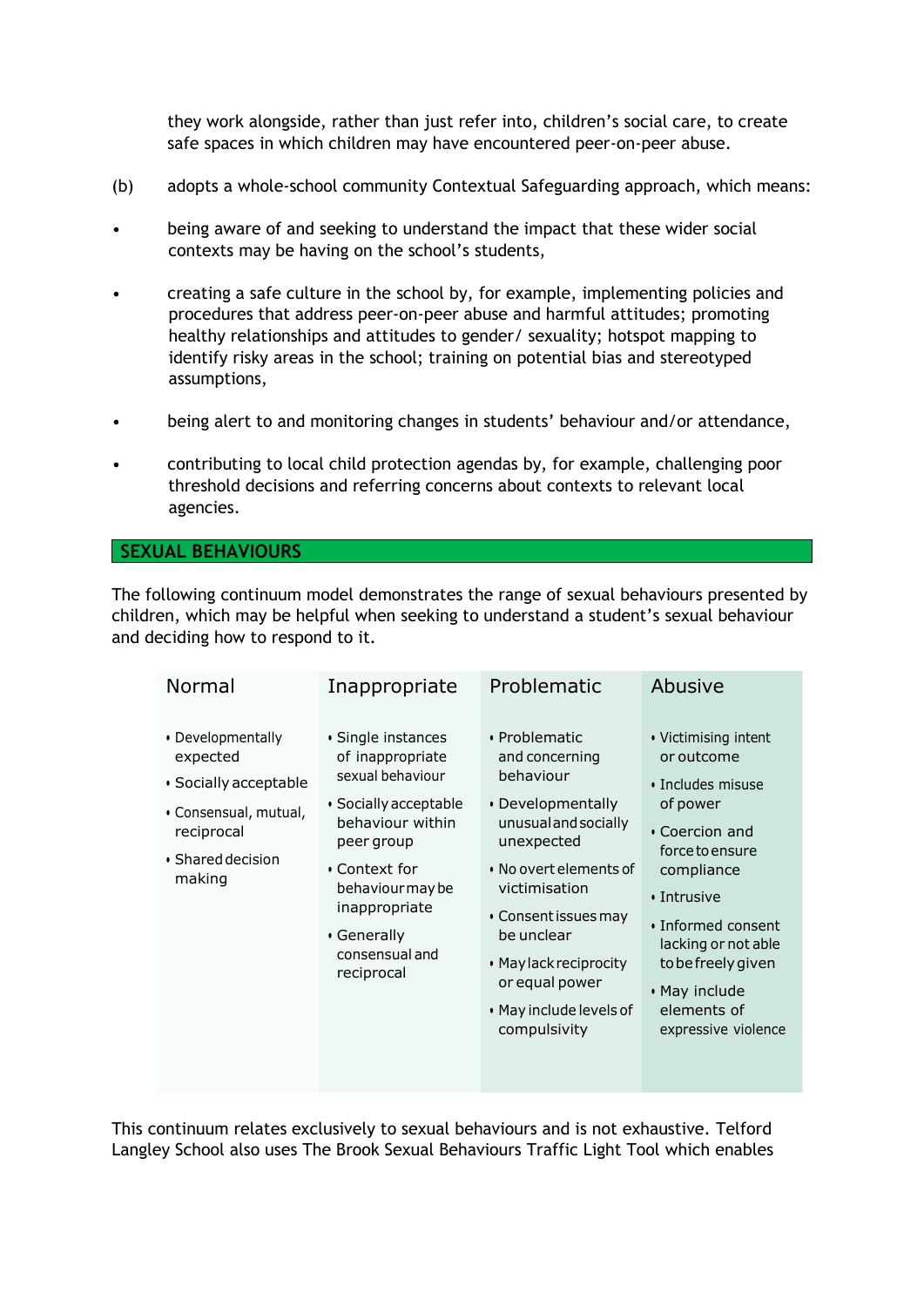professionals working with children to distinguish between three levels of sexual behaviour – green, amber and red, and to respond according to the level of concern.

## **HOW CAN A CHILD BEING ABUSED BY THEIR PEERS BE IDENTIFIED?**

Things to look out for in victims of peer-on-peer abuse:

- Regularly feeling sick or unwell in the morning
- Reluctance to make the journey to and from school
- Money or possessions going missing
- Clothes or school bag torn
- Wanting extra pocket money for no particular reason
- Unexplained cuts and bruises
- Taking different routes to school
- Unexplained behaviour changes, e.g. moody, bad tempered, tearful
- Unhappiness
- Nightmares
- Not wanting to leave the house
- Reluctance to talk openly about school friends and playtimes

If you are concerned your son/daughter is the victim of peer on peer abuse you should contact the school as soon as possible to report the issues through the appropriate channels. Sometimes children have not reported the issues to anyone in school.

## **ARE SOME CHILDREN PARTICULARLY VULNERABLE TO ABUSING OR BEING ABUSED BY THEIR PEERS?**

Any child can be vulnerable to peer-on-peer abuse due to the strength of peer influence during adolescence, and staff should be alert to signs of such abuse amongst all children. Individual and situational factors can increase a child's vulnerability to abuse by their peers. For example, an image of a child could be shared, following which they could become more vulnerable to peer-on-peer abuse due to how others now perceive them, regardless of any characteristics which may be inherent in them and/or their family.

Peer group dynamics can also play an important role in determining a child's vulnerability to such abuse. For example, children who are more likely to follow others and/or who are socially isolated from their peers may be more vulnerable to peer-on-peer abuse. Children who are questioning or exploring their sexuality may also be particularly vulnerable to abuse by their peers.

Research suggests that:

• peer-on-peer abuse may affect boys differently from girls, and that this difference may result from societal norms (particularly around power, control and the way in which femininity and masculinity are constructed) rather than biological make-up. Barriers to disclosure will also be different. As a result, schools need to explore the gender dynamics of peer-on-peer abuse within their settings, and recognise that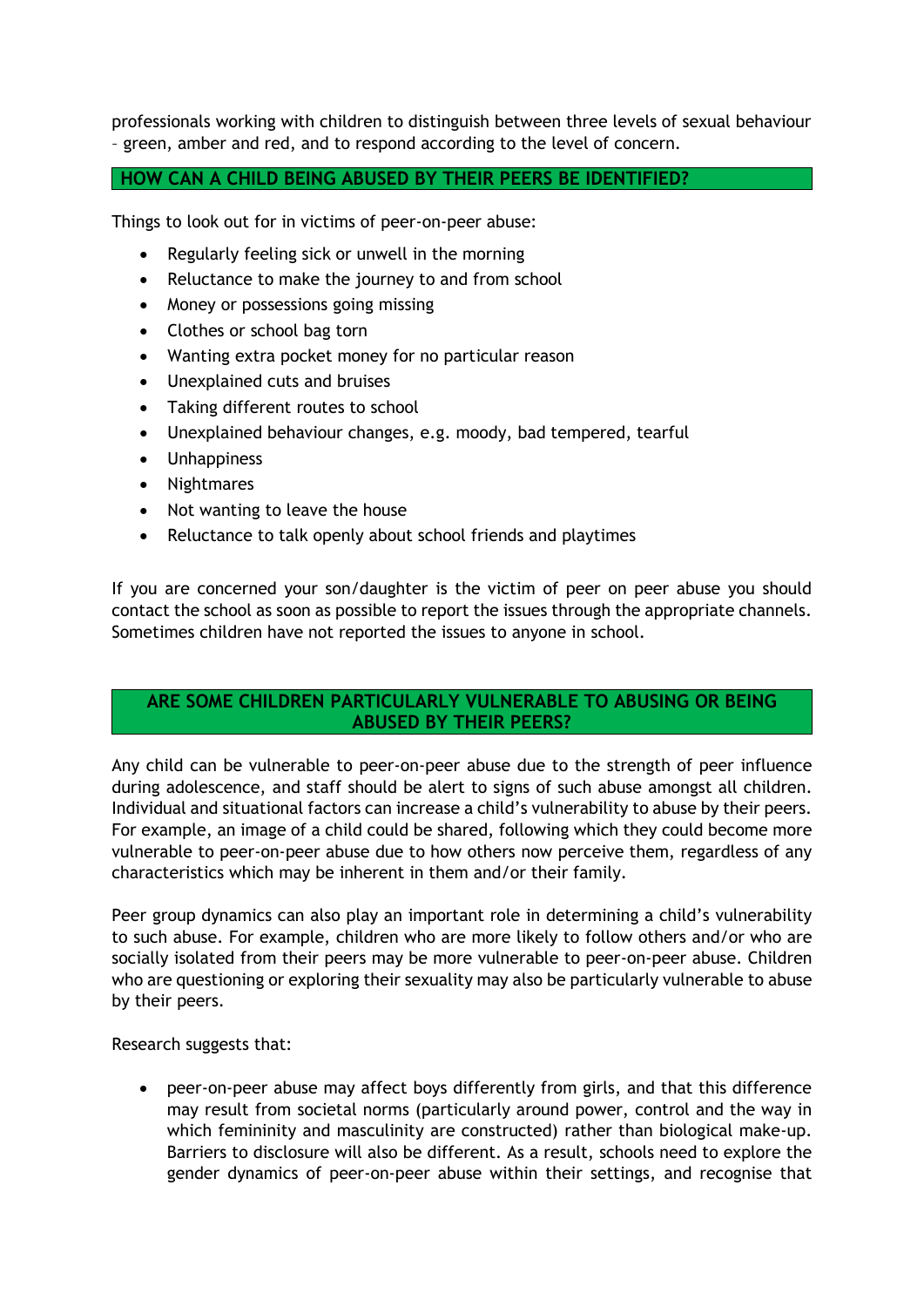these will play out differently in single sex, mixed or gender- imbalanced environments

- children with Special Educational Needs and/or Disabilities (SEND) are three times more likely to be abused than their peers without SEND, and additional barriers can sometimes exist when recognising abuse in children with SEND. These can include:
- − assumptions that indicators of possible abuse such as behaviour, mood and injury relate to a child's disability without further exploration,
- − the potential for children with SEND to be disproportionately impacted by behaviours such as bullying and harassment, without outwardly showing any signs,
- − communication barriers and difficulties, and
- − overcoming these barriers.
- some children may be more likely to experience peer-on-peer abuse than others as a result of certain characteristics such as sexual orientation, ethnicity, race or religious beliefs.

#### **A WHOLE SCHOOL APPROACH**

The school actively seeks to raise awareness of and prevent all forms of peer-on-peer abuse by:

- educating all governors, its senior leadership team, staff, students, and parents about this issue. This includes training all governors, the senior leadership team, and staff on the nature, prevalence and effect of peer-on-peer abuse, and how to prevent, identify, and respond to it. This includes
- (i) Contextual Safeguarding,
- (ii) the identification and classification of specific behaviours, including digital behaviours,
- (iii) the importance of taking seriously all forms of peer-on-peer abuse (no matter how 'low level' they may appear) and ensuring that no form of peer-on- peer abuse is ever dismissed as horseplay or teasing
- (iv) social media and online safety, including how to encourage children to use social media in a positive, responsible and safe way, and how to enable them to identify and manage abusive behaviour online.
	- educating children about the nature and prevalence of peer-on-peer abuse, positive, responsible and safe use of social media, and the unequivocal facts about consent, via PSHE and the wider curriculum. For example, by reviewing literature in an English class which addresses bullying and its effect on mental health. Students are frequently told what to do if they witness or experience such abuse, the effect that it can have on those who experience it and the possible reasons for it, including vulnerability of those who inflict such abuse. They are regularly informed about the School's approach to such issues,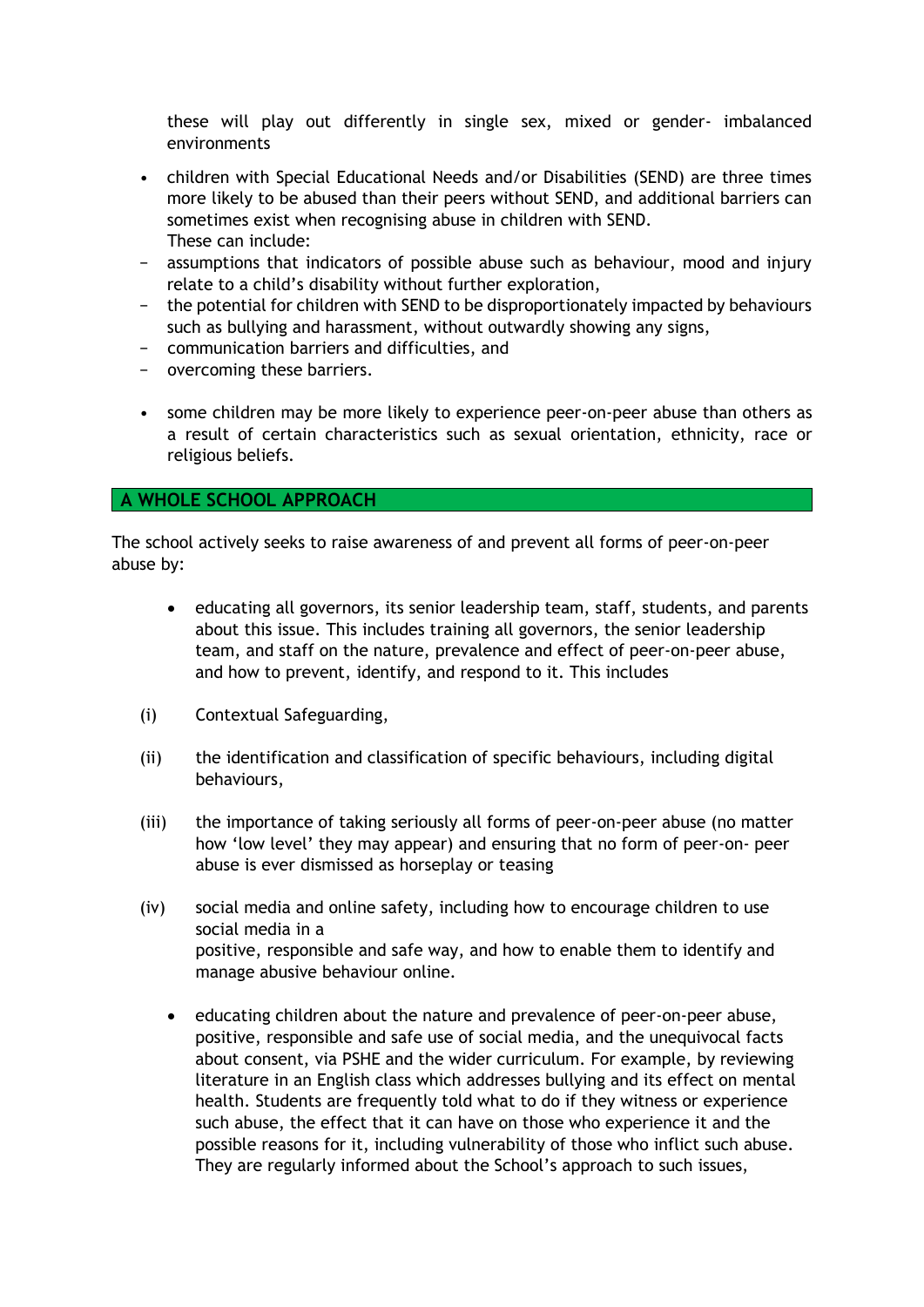including its zero-tolerance policy towards all forms of peer-on-peer abuse. Educating students about consent includes teaching them basic facts such as:

- (i) a child under the age of 13 can never consent to any sexual activity
- (ii) the age of consent is 16; and
- (iii) sexual intercourse without consent is rape
	- engaging parents on these issues by:
- (i) asking parents what they perceive to be the risks facing their child and how they would like to see the school address those risks,
- (ii) involving parents in the review of school policies
- (iii) encouraging parents to hold the school to account on this issue, in part as a result of visibility of this policy.
	- supporting the on-going welfare of the student body by drawing on multiple resources that prioritise student mental health, and by providing in-school counselling and therapy to address underlying mental health needs. These interventions can be 'de-clinicised' and brokered through a positive relationship with the school and its staff.
	- working with governors, senior leadership team, and all staff, students and parents to address equality issues, to promote positive values, and to encourage a culture of tolerance and respect amongst all members of the school community,
	- creating conditions in which our students can aspire to, and realise, safe and healthy relationships fostering a whole-school culture:
- (i) which is founded on the idea that every member of our school community is responsible for building and maintaining safe and positive relationships, and helping to create a safe school environment in which violence and abuse are never acceptable
- (ii) in which students are able to develop trusting relationships with staff, and in which staff understand, through regular discussion and training, the importance of these relationships in providing students with a sense of belonging, which could otherwise be sought in problematic contexts,
- (iii) in which students feel able to share their concerns openly, in a non-judgmental environment, and have them listened to
- (iv) which proactively identifies positive qualities in students, nurtures these qualities, teaches and encourages students to think about positive hopes for the future and supports students in developing small-scale goals that enable realistic ambitions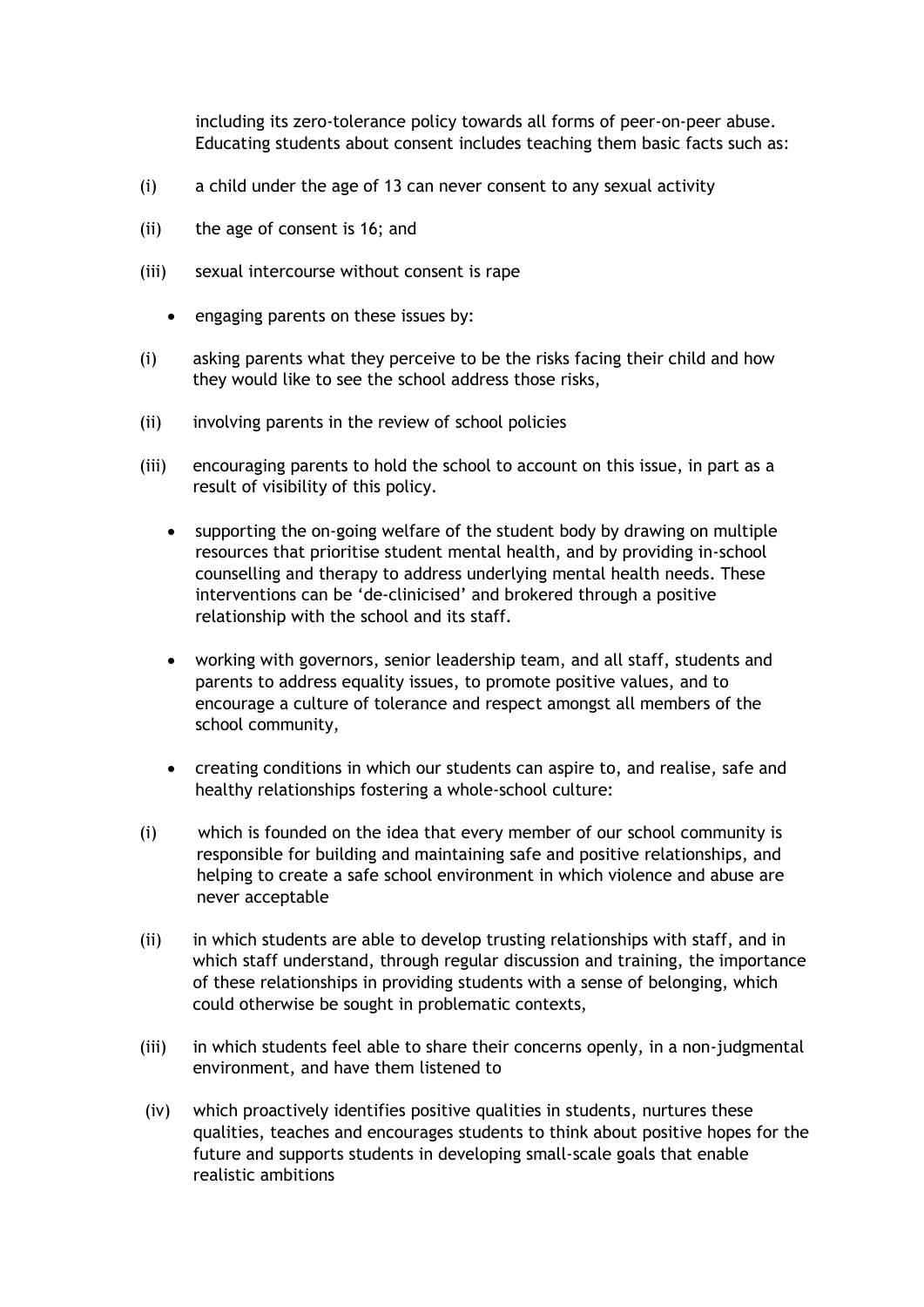- responding to cases of peer-on-peer abuse promptly and appropriately
- ensuring that all peer-on-peer abuse issues are fed back to the school's Designated Safeguarding Lead so that they can spot and address any concerning trends and identify students who may be in need of additional support. Incidents are discussed during the schools weekly safeguarding supervision meeting.

#### **MULTI AGENCY WORKING**

The School actively engages with its Local Safeguarding Partnership in relation to peer-onpeer abuse, and works closely with children's social care, the police, Family Connect and/or other relevant agencies in accordance with the Local Safeguarding Partnership's procedures, and other schools.

The relationships the school has built with these partners are essential, ensuring that the school is able to prevent, identify early, and appropriately handle cases of peer-on-peer abuse. They help the school to:

- (i) develop a good awareness and understanding of the different referral pathways that operate in its local area, as well as the preventative and support services which exist
- (ii) ensure that its students are able to access a range of services and support they need quickly
- (iii) support and help inform the School's local community's response to peer-onpeer abuse
- (iv) increase the School's awareness and understanding of any concerning trends and emerging risks in its local area to enable it to take preventative action to minimise the risk of these being experienced by its students.

The School actively refers concerns and allegations of peer-on-peer abuse where necessary to children's social care, the police, Family Connect, and/or other relevant agencies in accordance with the Local Safeguarding Partnership's procedures. This is particularly important because peer-on-peer abuse can be a complex issue, and even more so where wider safeguarding concerns exist. It is often not appropriate for one single agency (where the alleged incident cannot appropriately be managed internally by the School itself) to try to address the issue alone – it requires effective partnership working.

#### **RESPONDING TO CONCERNS OR ALLEGATIONS OF PEER-ON-PEER ABUSE**

It is essential that all concerns and allegations of peer-on-peer abuse are handled sensitively, appropriately and promptly. The way in which they are responded to can have a significant impact on our school environment.

Telford Langley School will respond to concerns or allegations by:

(i) include a thorough investigation of the concern(s) or allegation(s), and the wider context in which it/they may have occurred - depending on the nature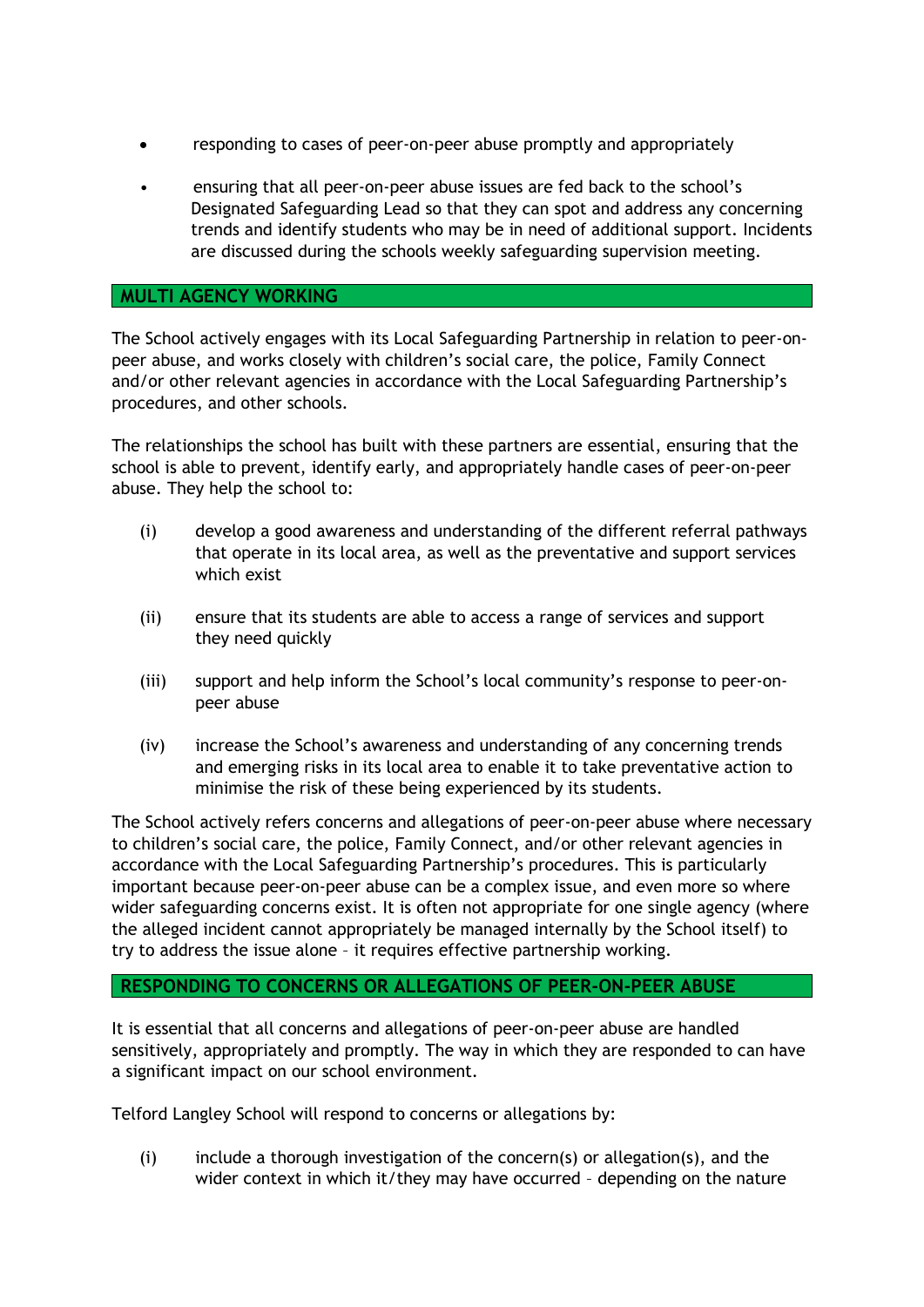and seriousness of the alleged incident(s), it may be appropriate for the police and/or children's social care to carry out this investigation

- (ii) treat all children involved as being at potential risk while the child allegedly responsible for the abuse may pose a significant risk of harm to other children, s/he may also have considerable unmet needs and be at risk of harm themselves. The school should ensure that a safeguarding response is in place for both the child who has allegedly experienced the abuse, and the child who has allegedly been responsible for it, and additional sanctioning work may be required for the latter,
- (iii) take into account that the abuse may indicate wider safeguarding concerns for any of the children involved and consider and address the effect of wider sociocultural contexts – such as the child's/ children's peer group (both within and outside the school); family; the school environment; their experience(s) of crime and victimisation in the local community; and the child/children's online presence.
- (iv) consider the potential complexity of peer-on-peer abuse and of children´s experiences, and consider the interplay between power, choice and consent. While children may appear to be making choices, if those choices are limited, they are not consenting
- (v) obtain the views of the child/children affected. Unless it is considered unsafe to do so (for example, where a referral needs to be made immediately), the DSL should discuss the proposed action with the child/ children and their parents and obtain consent to any referral before it is made. The school should manage the child/children's expectations about information sharing, and keep them and their parents informed of developments, where appropriate and safe to do so. It is particularly important to take into account the wishes of any child who has allegedly been abused, and to give that child as much control as is reasonably possible over decisions regarding how any investigation will be progressed and how they will be supported.

If a member of staff thinks for whatever reason that a child may be at risk of or experiencing abuse by their peer(s), or that a child may be at risk of abusing or may be abusing their peer(s), they should discuss their concern with the DSL without delay (in accordance with the child protection policy) so that a course of action can be agreed.

The DSL will discuss the concern(s) or allegation(s) with the member of staff who has reported it/them and will, where necessary, take any immediate steps to ensure the safety of the child/all children affected. Where any concern(s) or allegation(s) indicate(s) that indecent images of a child or children may have been shared online, the DSL should consider what urgent action can be taken in addition to the actions and referral duties set out in this policy.

The DSLs will always use their professional judgement to: (a) assess the nature and seriousness of the alleged behaviour, and (b) determine whether it is appropriate for the alleged behaviour to be to be dealt with internally and, if so, whether any external specialist support is required.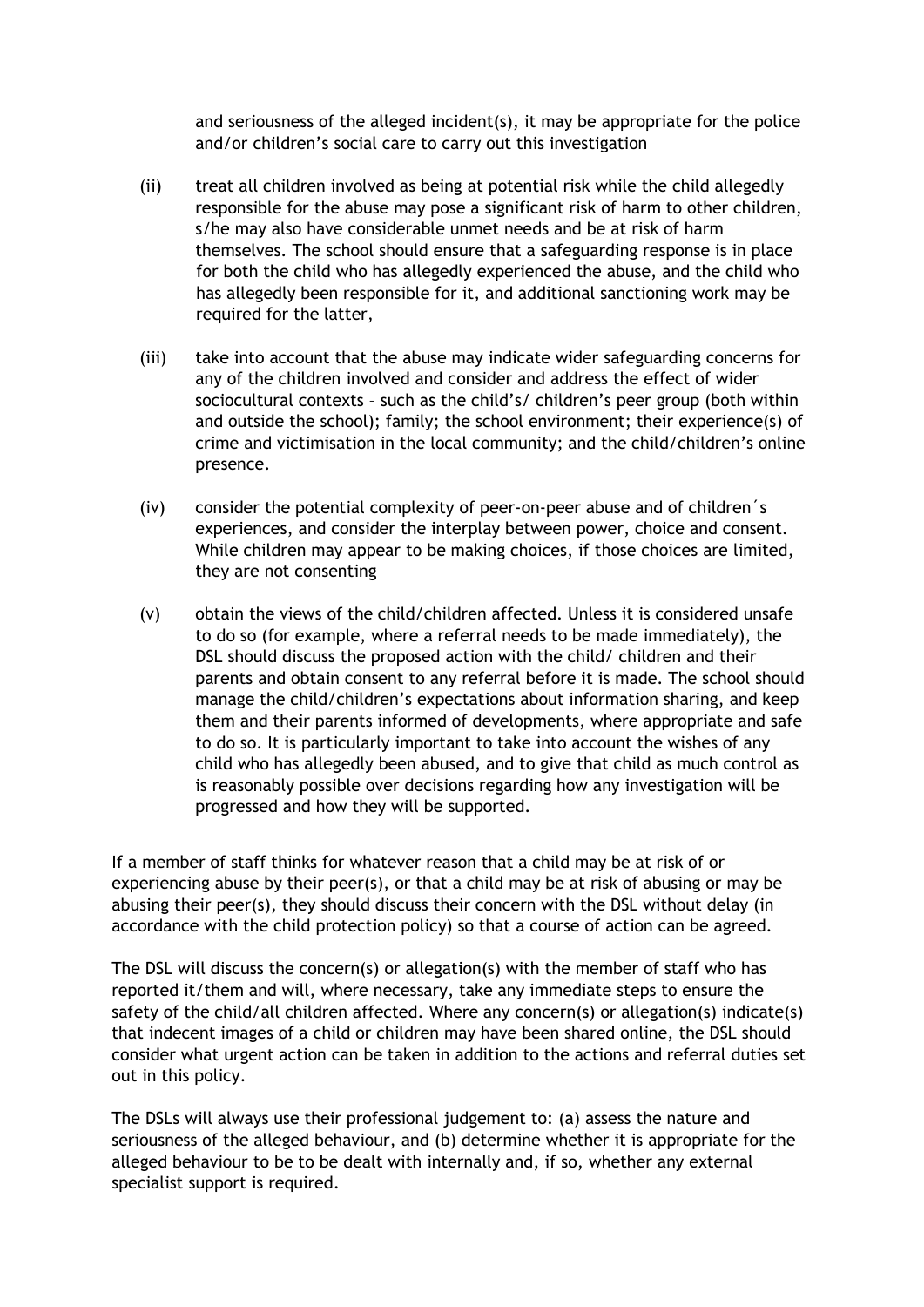Where the DSL considers or suspects that the alleged behaviour in question might be abusive or violent or where the needs and circumstances of the individual child/children in question might otherwise require it, the DSL should contact children's social care and/or the police immediately. The DSL will discuss the concern(s) or allegation(s) with the agency and agree on a course of action, which may include:

- (i) **Manage internally with help from external specialists where appropriate and possible.** Where support from local agencies is not available, the school may need to handle concerns or allegations internally. In these cases, the school will engage and seek advice from external specialists (either in the private and/or voluntary sector).
- (ii) **Undertake/contribute to an inter-agency early help assessment, with targeted early help services provided to address the assessed needs of the child/children and their family.** These services may, for example, include family and parenting programmes, responses to emerging thematic concerns in extra familial contexts, a specialist harmful sexual behaviour team, BeeU and/or youth offending services.
- (iii) **Refer the child/children to children's social care for a section 17/47 statutory assessment.** Where a child is suffering, or is likely to suffer from harm, it is important that a referral to children's social care (and, if appropriate, a report to the police) is made immediately. This referral will be made to children's social care in the area where the/each child lives. Depending on the safeguarding procedures issued by the Local Safeguarding Partnership in that area, there will normally be an initial review and assessment of the referral, in accordance with that area's assessment framework. As a matter of best practice, if an incident of peer-on-peer abuse requires referral to and action by children's social care and a strategy meeting is convened, then the school will hold every professional involved in the case accountable for their safeguarding response, including themselves, to both the/each child who has experienced the abuse, and the/each child who was responsible for it, and the contexts to which the abuse was associated.
- (iv) **Report alleged criminal behaviour to the police.** Alleged criminal behaviour will ordinarily be reported to the police. However, there are some circumstances where it may not be appropriate to report such behaviour to the police. All concerns or allegations will be assessed on a case-by-case basis and considering the wider context.

### **SANCTIONS**

Any sanctions must be balanced against any police investigations, the child's/children's own potential unmet needs, and any action or intervention planned regarding safeguarding concerns. Before deciding on appropriate action, the school will always consider its duty to safeguard all children in its care from harm; the underlying reasons for a child's behaviour; any unmet needs, or harm or abuse suffered by the child; the risk that the child may pose to other children; and the severity of the peer-on-peer abuse and the causes of it.